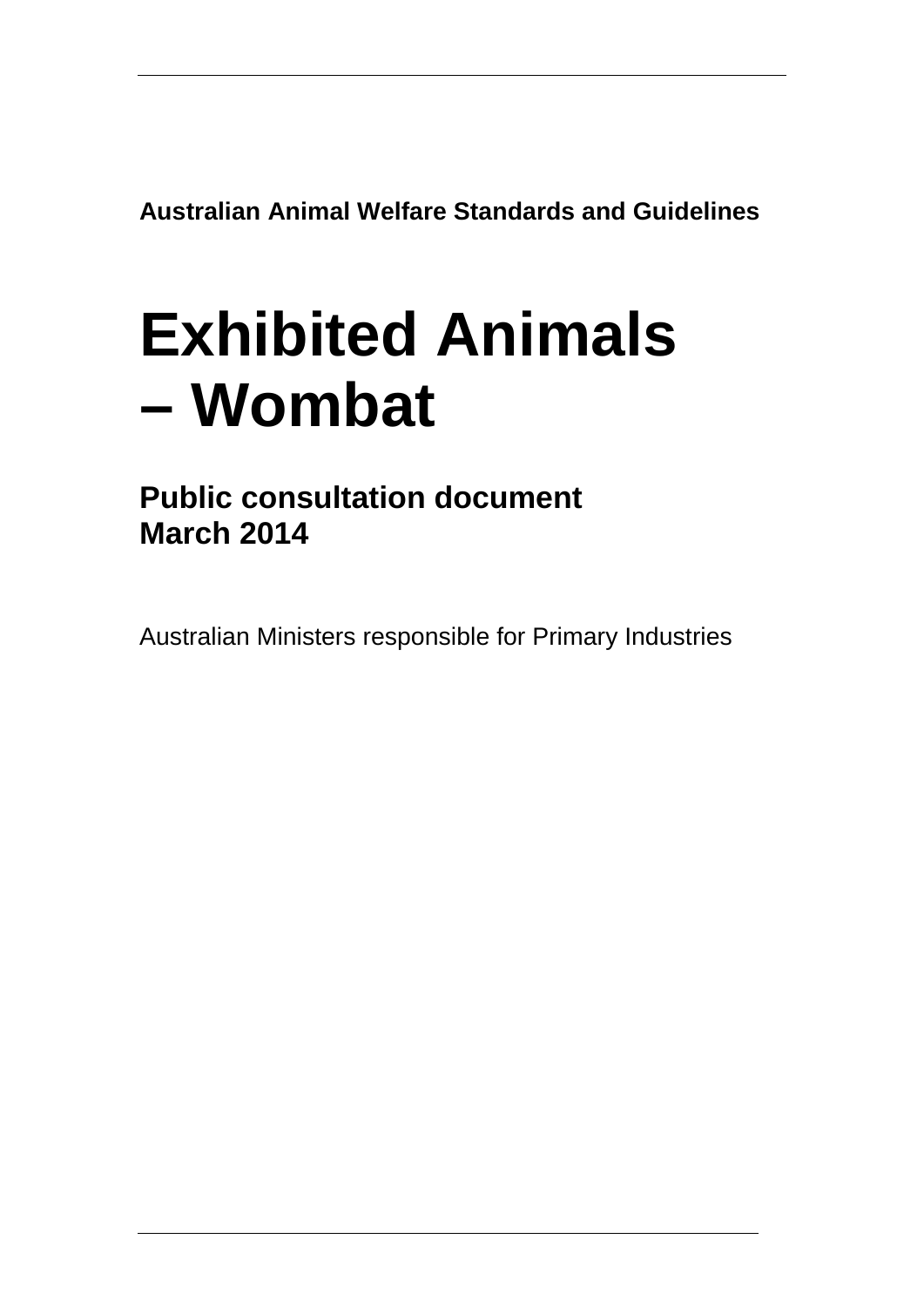Published by the NSW Department of Primary Industries

*Title: Australian Animal Welfare Standards and Guidelines. Exhibited Animals – Wombat – Public consultation document*

First published March 2014

#### **More information**

[www.dpi.nsw.gov.au/agriculture/livestock/animal-welfare/exhibit/standards-and-guidelines](http://www.dpi.nsw.gov.au/agriculture/livestock/animal-welfare/exhibit/standards-and-guidelines) 

[www.australiananimalwelfare.com.au](http://www.australiananimalwelfare.com.au/)

[www.zooaquarium.org.au/](http://www.zooaquarium.org.au/)

[www.mincos.gov.au](http://www.mincos.gov.au/)

#### **Acknowledgments**

Writing Group for the Australian Animal Welfare Standards and Guidelines – Exhibited Animals

Exhibited Animals Expert Consultation Forum participants

Zoo and Aquarium Association

RSPCA Australia

Animals Australia

Department of Agriculture – Australia (through the Australian Animal Welfare Strategy)

Department of Agriculture, Fisheries and Forestry - Queensland

Animal Welfare Committee

AusAWAC

Jobtrack 12709W

© State of New South Wales through the Department of Trade and Investment, Regional Infrastructure and Services, 2014. You may copy, distribute and otherwise freely deal with this publication for any purpose, provided that you attribute the NSW Department of Primary Industries as the owner.

Disclaimer: The information contained in this publication is based on knowledge and understanding at the time of writing (March 2014). However, because of advances in knowledge, users are reminded of the need to ensure that information upon which they rely is up to date and to check currency of the information with the appropriate officer of the Department of Primary Industries or the user's independent adviser.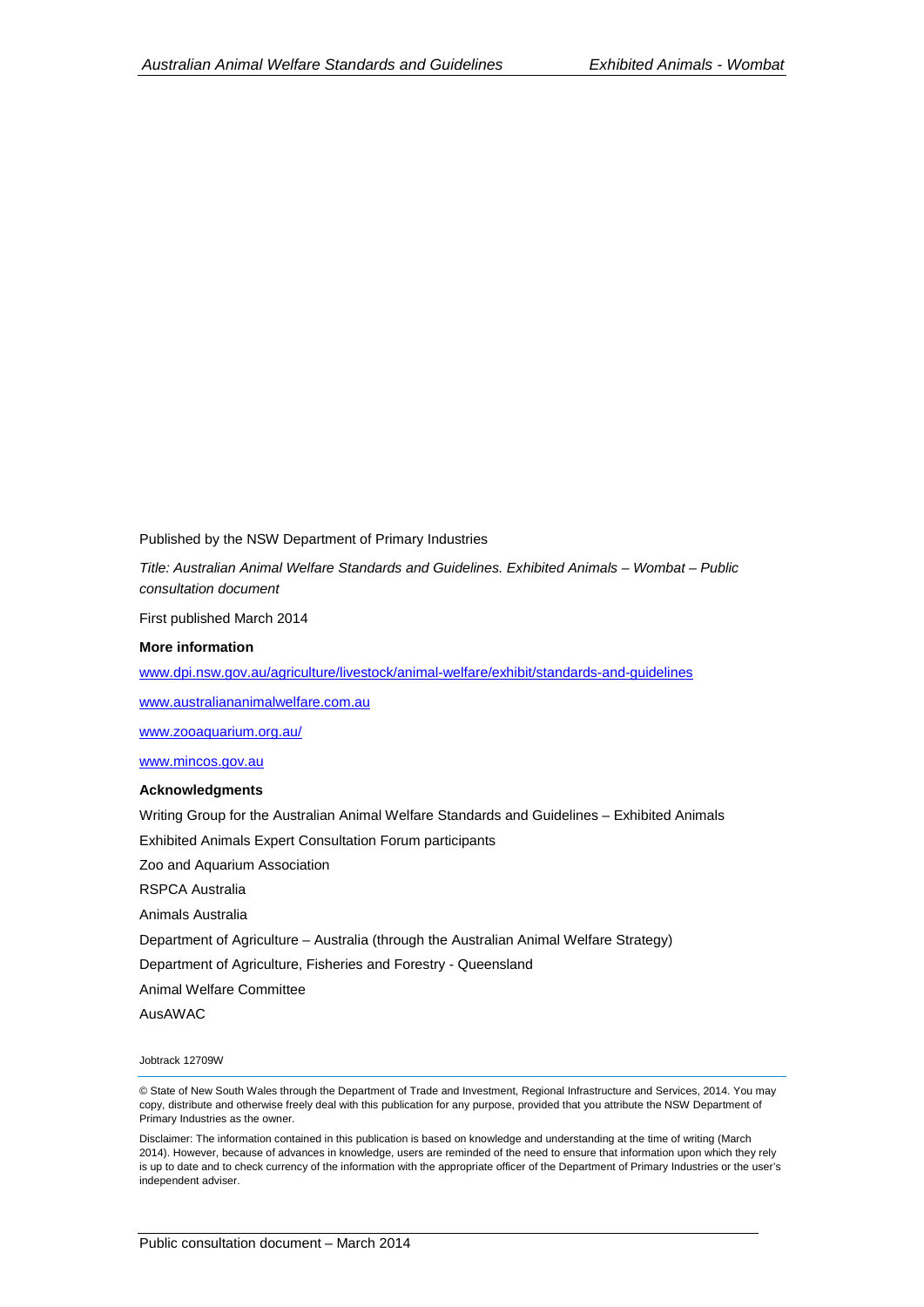Public consultation document – March 2014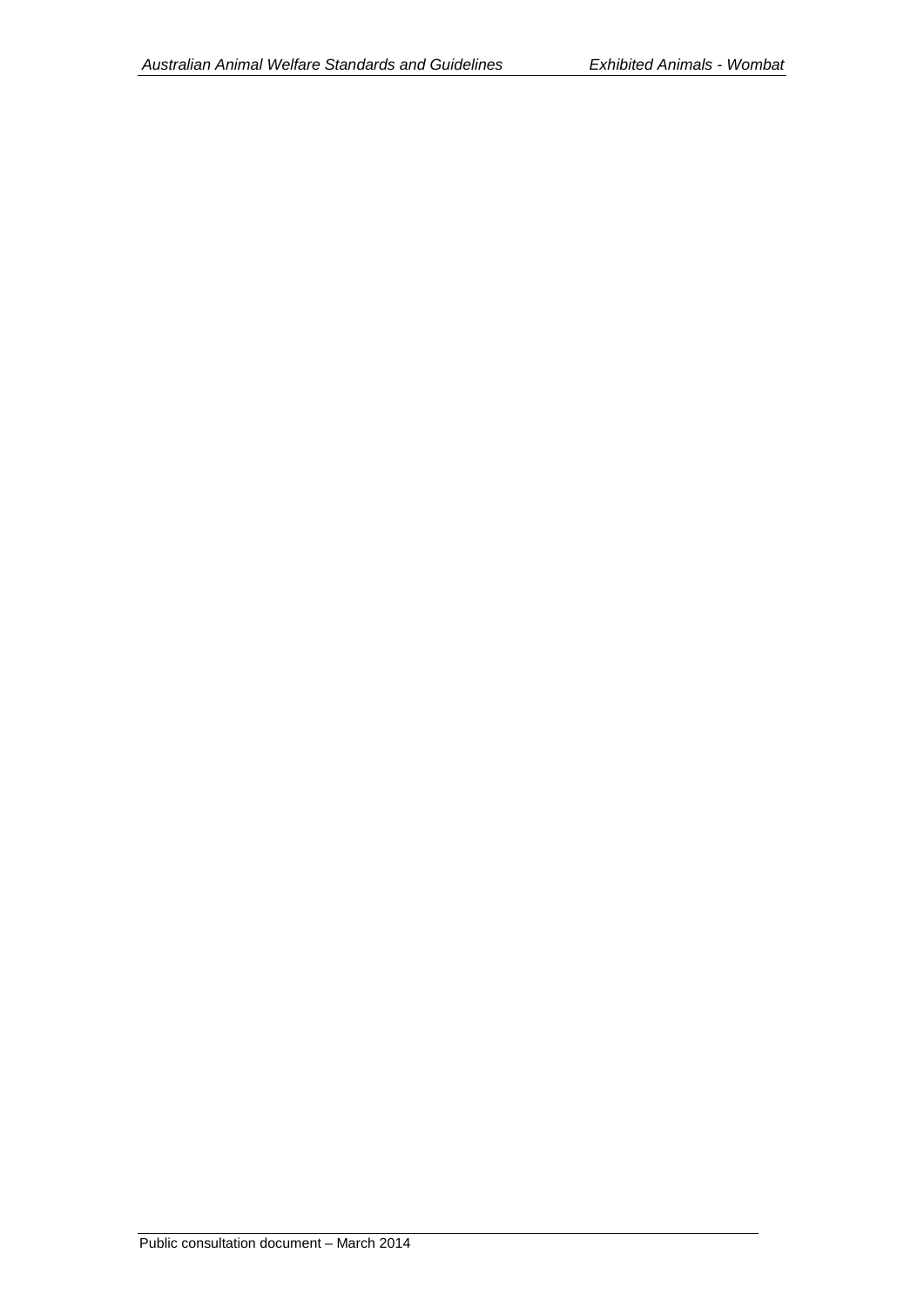# **Contents**

| $\mathbf{1}$   |  |  |  |
|----------------|--|--|--|
| 2              |  |  |  |
| 3              |  |  |  |
| 4              |  |  |  |
| 5              |  |  |  |
| 6              |  |  |  |
| $\overline{7}$ |  |  |  |
| 8              |  |  |  |
| 9              |  |  |  |
| 10             |  |  |  |
| 11             |  |  |  |
| 12             |  |  |  |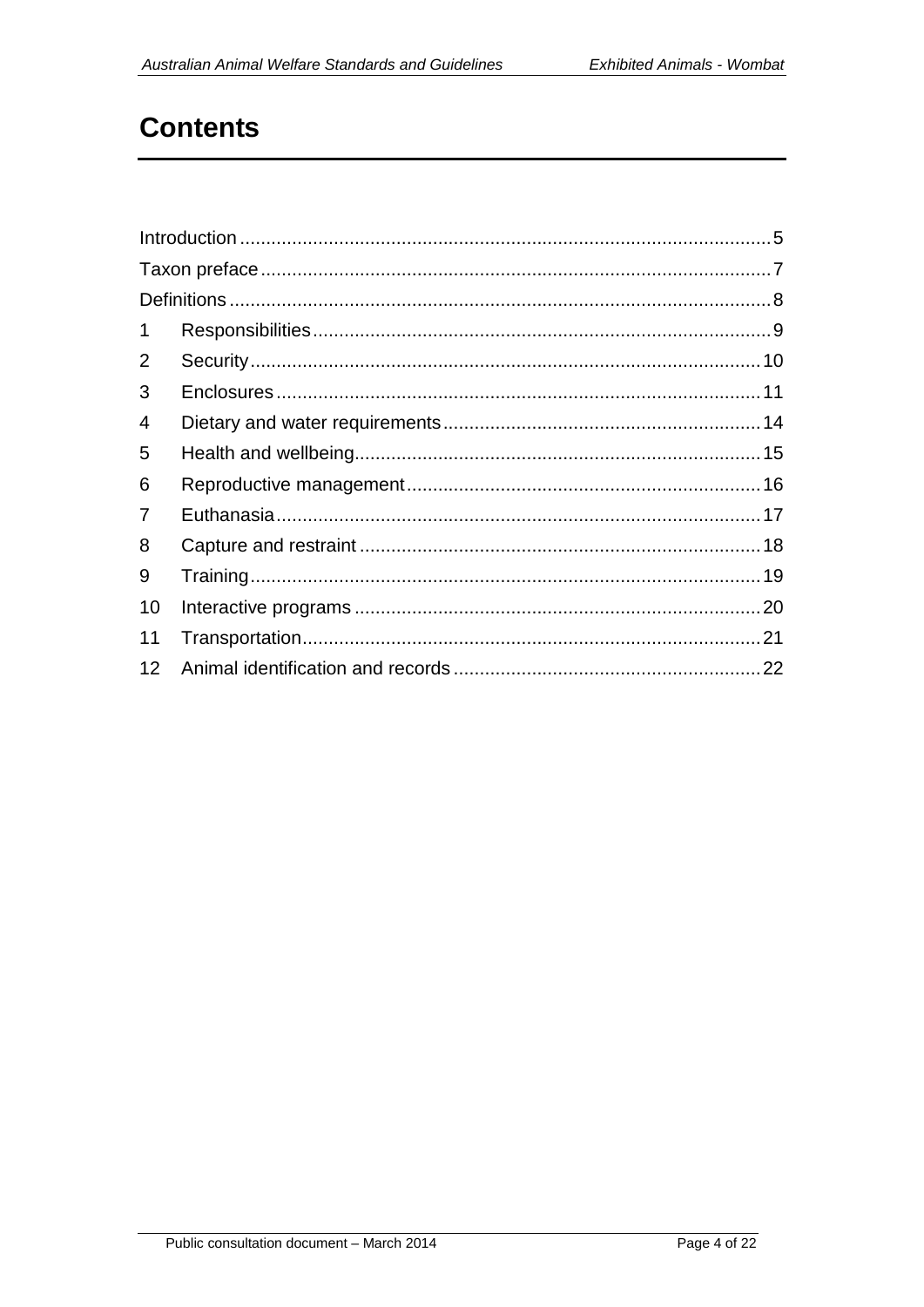# <span id="page-4-0"></span>**Introduction**

### **Purpose**

The principal purpose of this document is to describe standards and guidelines that ensure the welfare and security of *wombats* used for *exhibition purposes*.

This document promotes measures and conditions that, if implemented, would see exhibited *wombats* kept to the same standard throughout Australia.

The document considers a broad range of operational issues facing *facilities* that keep *wombats* for *exhibition purposes*. Failure to address these issues could result in adverse animal welfare and security outcomes.

### **Scope**

These standards and guidelines apply to those people and industries responsible for the care and management of:

- *wombats* kept for *exhibition purposes* at *facilities*, i.e. for display, conservation, education and entertainment;
- *wombats* during their temporary removal from a *facility*; and
- *wombats* during their transport to or from a *facility*.

These standards do not apply to:

- wild *animals* (i.e. free-living and not confined to a *facility* by an *enclosure*, a leash or by management practices);
- the keeping of *animals* solely for the purposes of feeding to other *animals* at the *facility*;
- feeding of wild *animal*s;
- *animals* kept for *animal* competitions, horse racing and sporting events, wildlife farming and domestic *animal* farming;
- wildlife rehabilitation of *animals* that are not displayed to the public at the *facility*
- *animals* at pet shops; or
- circuses and mobile exhibitors.

These standards and guidelines should be considered in conjunction with other requirements for *animals* kept for *exhibition purposes*, and related Commonwealth, state and territory legislation for:

- animal welfare;
- exhibiting *animals*;
- pest control; and
- nature conservation.

Where legislation requires a higher standard than these standards, the higher standard will apply.

#### **Interpretation**

- **Objective** the intended outcome(s) of a section of the standards and guidelines.
- **Standards** the acceptable *animal* welfare and security requirements designated in this document. They are requirements that must be met under law with respect to *animals* kept for *exhibition purposes*.

The standards are intended to be clear, essential and verifiable statements. However, not all issues are able to be well defined by scientific research or are able to be quantified. Standards use the word "must". Non-compliance with one or more standards will constitute an offence under law.

They are presented in a box and are numbered consecutively with the prefix 'S'.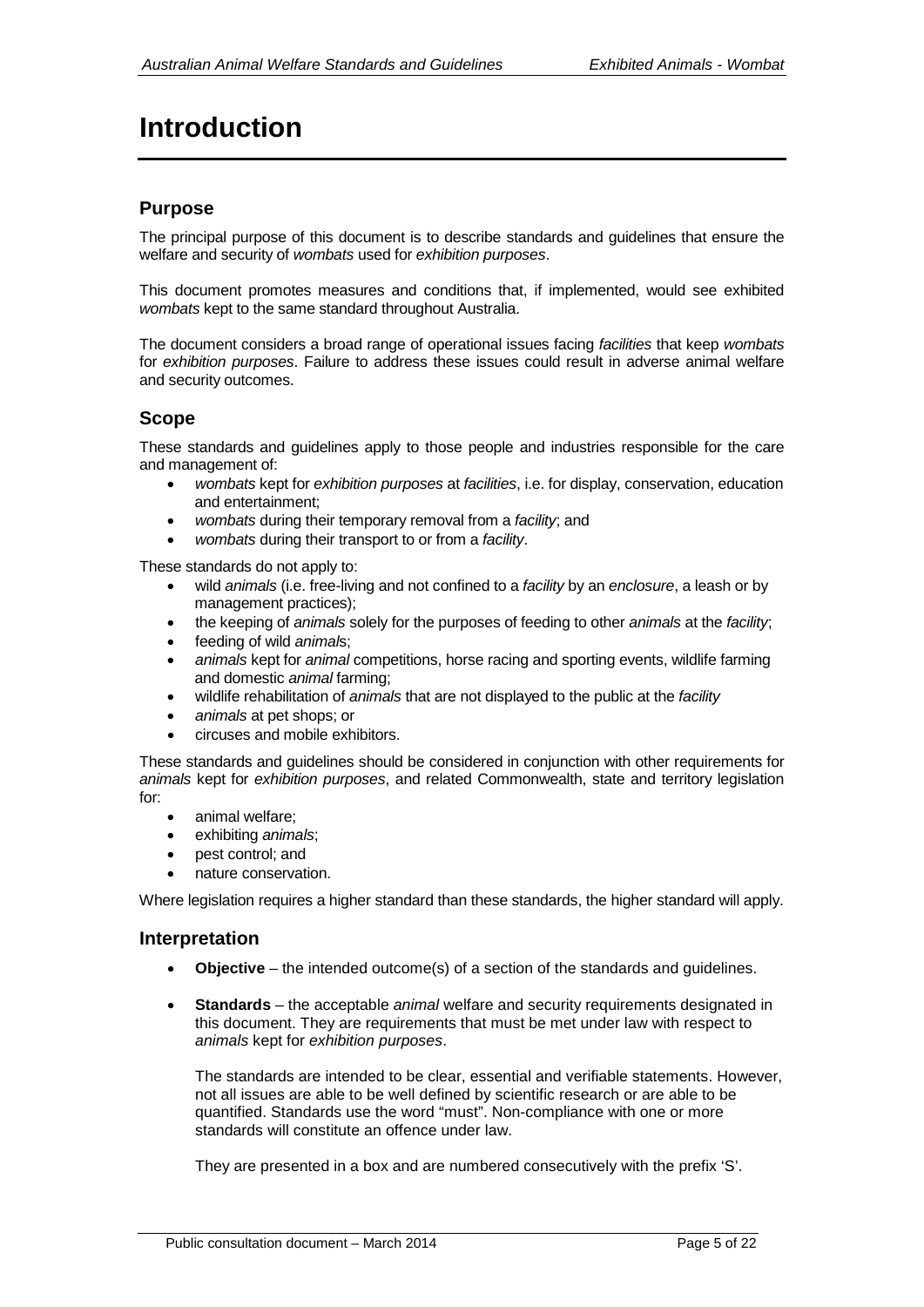- **Notes –** provide background and guidance on interpreting the standards and guidelines.
- **Guidelines** complement the standards by providing advice and/or recommendations to achieve desirable *animal* welfare and security outcomes. Non-compliance with guidelines does not constitute an offence under law.

They are numbered consecutively with the prefix 'G'.

### **Document organisation**

These *taxon standards* contain standards and guidelines that apply to the keeping of a specific *animal* group for *exhibition purposes* at *facilities*. They are additional to the standards and guidelines in the *Australian Animal Welfare Standards and Guidelines. Exhibited Animals – General* which apply to all *animals* kept for *exhibition purposes* at *facilities*.

• *Taxon standards* **must always be read in conjunction with the** *Australian Animal Welfare Standards and Guidelines. Exhibited Animals – General*.

The *Australian Animal Welfare Standards and Guidelines. Exhibited Animals – General* contain the following sections:

- Introduction;
- Definitions;
- Responsibilities;
- Security;
- Enclosures;
- Dietary and water requirements;
- Health and wellbeing;
- Reproductive management;
- Euthanasia;
- Quarantine;
- Capture and restraint;
- Training;
- Interactive programs;
- Transportation; and
- Animal identification and records.

The same section headings are used in these *taxon standards*. An additional taxon Preface section follows this Introduction. Where a section of these *taxon standards* does not include any standards or guidelines that are additional to those in the *Australian Animal Welfare Standards and Guidelines. Exhibited Animals – General*, the section includes the following statement: 'This section has been deliberately left blank'.

Definitions are given in the Definitions section of this document. These definitions are additional to those in *Australian Animal Welfare Standards and Guidelines. Exhibited Animals – General* that also apply to these *taxon standards* unless otherwise stated.

Defined words in this document are italicised.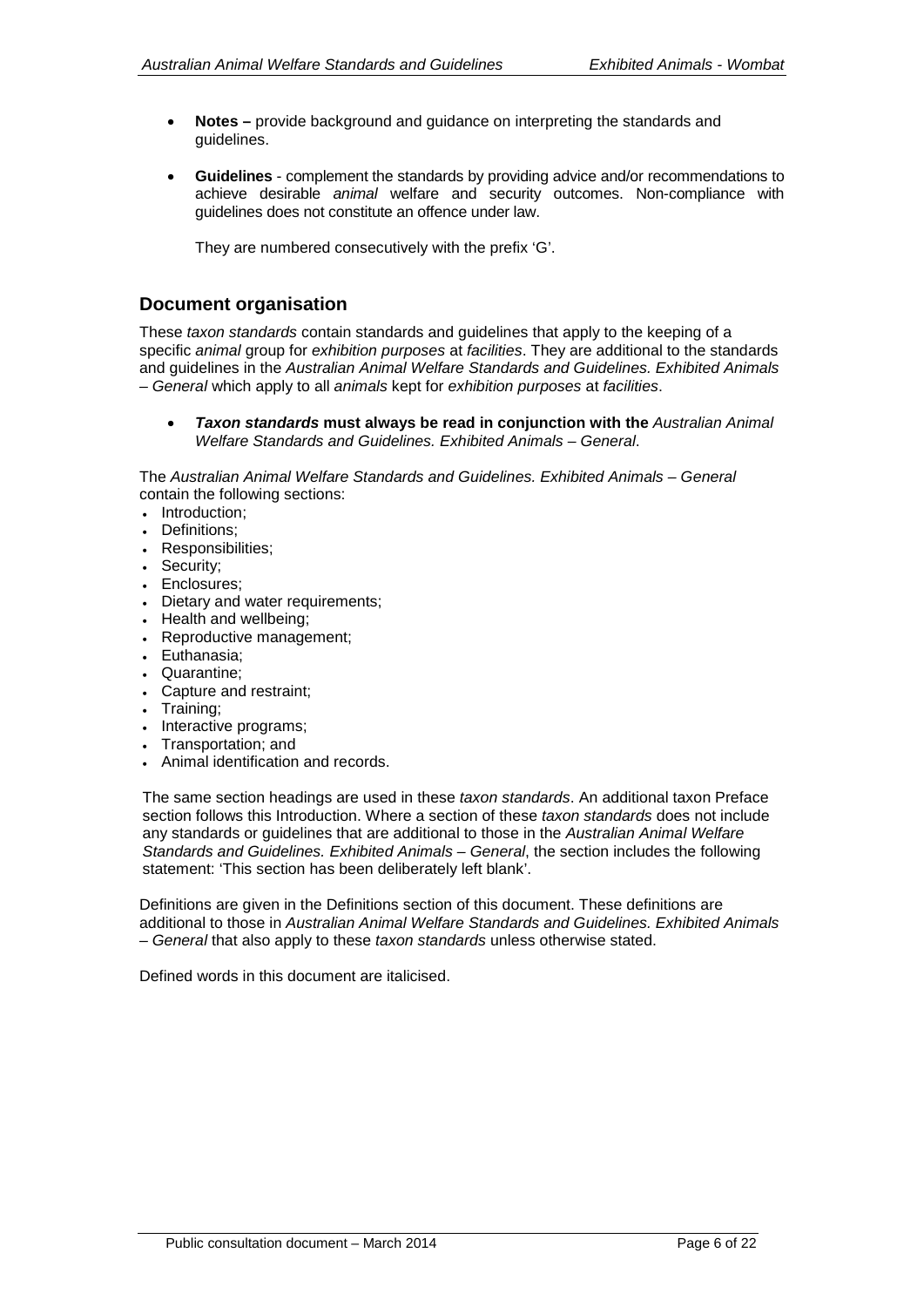# <span id="page-6-0"></span>**Taxon preface**

### **Wombats**

*Wombats* are large, herbivorous, burrowing marsupials in the Family Vombatidae. There are three species, all endemic to Australia:

- Common *wombat* (*Vombatus* ursinus);
- Northern hairy-nosed *wombat* (*Lasiorhinus krefftii*);
- Southern hairy-nosed *wombat* (*Lasiorhinus latifrons*).

The northern hairy-nosed *wombat* is critically endangered with fewer than 150 individuals believed to remain in Epping Forest National Park in central Queensland.

Although similar in build, the hairy-nosed *wombats* and common *wombats* are very different in their preferred habitats and social habits.

Common *wombats* have a preference for dry sclerophyll forest of temperate climate which is a fairly moist habitat. The hairy-nosed *wombats* are adapted to a drier climate and live in semi-arid tussock grassed plains or sparse woodlands.

*Wombats* are among the world's largest burrowing animals and are dependent on their burrow environment for behavioural thermoregulation. Activity above ground is closely related to ambient air temperature and is often restricted to the hours of darkness. While common *wombats* are considered to be solitary, the hairy-nosed *wombats* may be loosely communal and share burrow systems.

*Wombats* are grazing animals and eat a wide range of grasses, sedges and rushes. They have the lowest dietary maintenance requirements for energy and protein of any herbivorous marsupial. Both the incisor and molar teeth are rootless and grow throughout the animal's life, an adaptation to the fibrous character of the natural diet.

Successful captive management is contingent upon an understanding of *wombat* behaviour and ecology, creation of an appropriate environment allowing for withdrawal and behavioural thermoregulation, provision of an appropriately low nutrient/high fibre diet, and recognition of socio-biological considerations that include the solitary or more gregarious habits of the different species.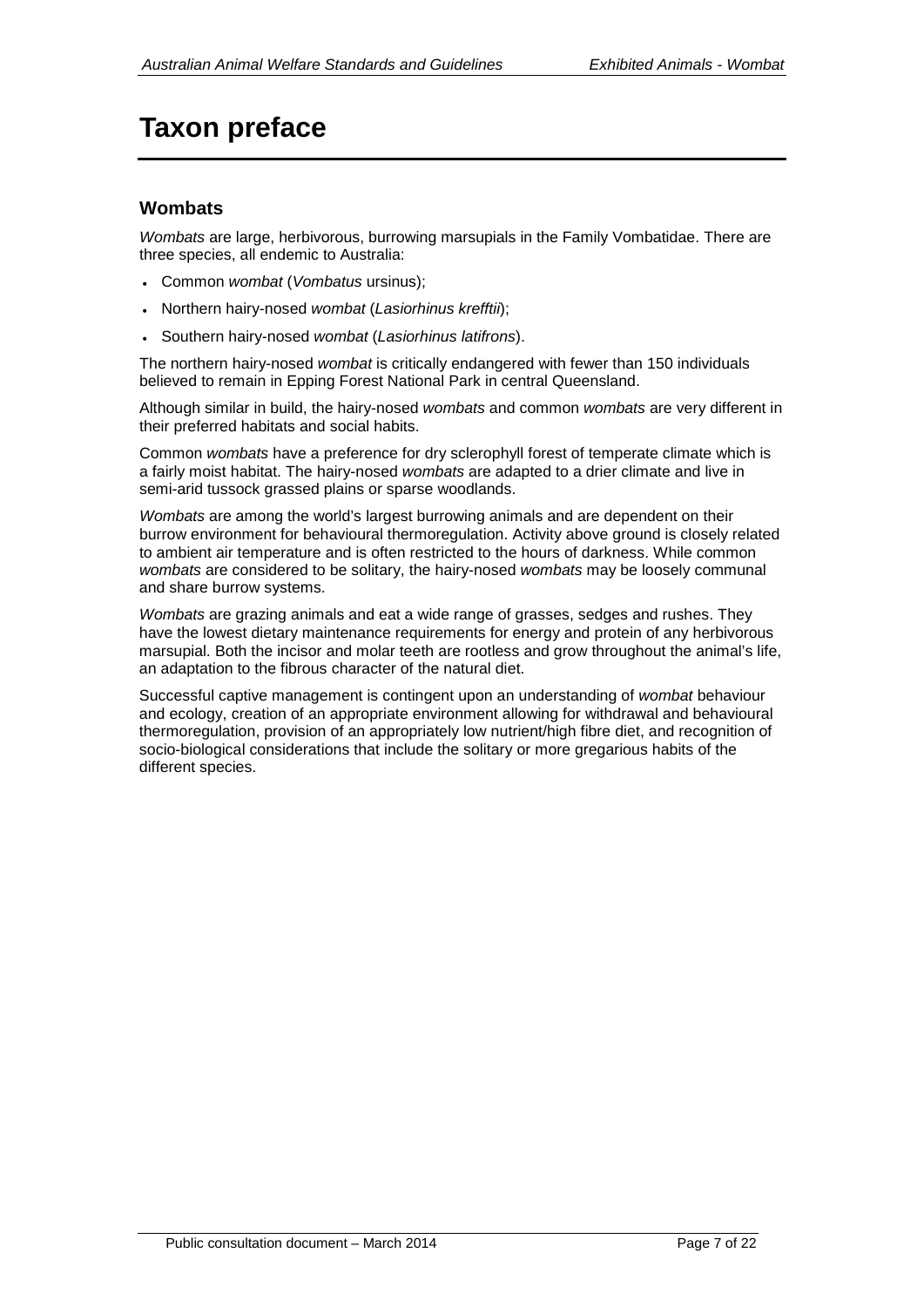# <span id="page-7-0"></span>**Definitions**

**Independent wombat:** A *wombat* at a stage of development where it is not dependent on parental care for its survival.

**Inhang:** a continuous feature on an *enclosure* perimeter barrier, orientated towards the interior, whose angle and width provide a physical impediment to *animal* escape or as a barrier to visitor/*animal* interaction.

**Wombats:** all members of the Family Vombatidae including the common and the hairy-nosed *wombat*s.

All Definitions cover the singular, plural and all variations of the word.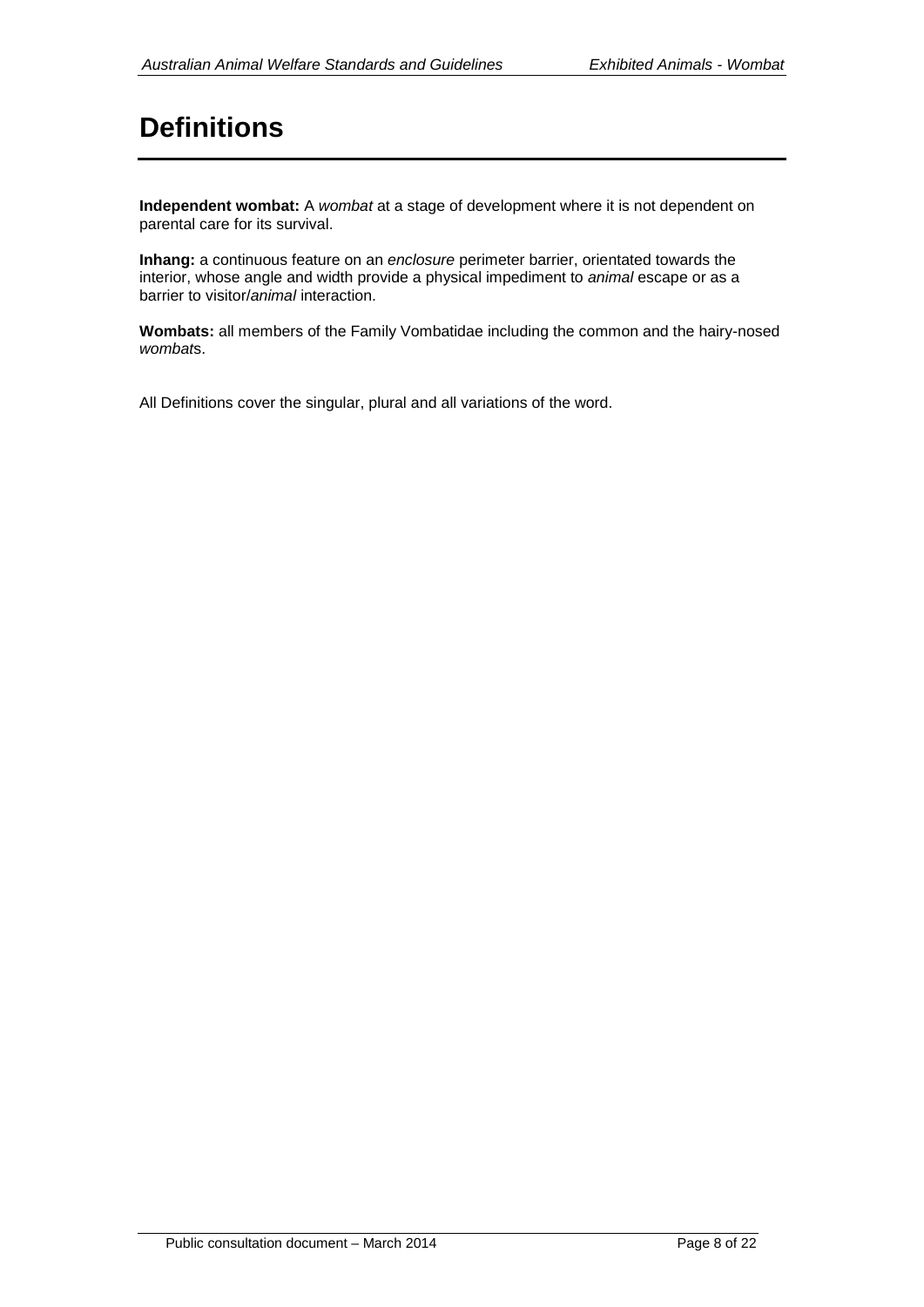# <span id="page-8-0"></span>**1 Responsibilities**

### **Objective**

*Operators* and *staff* understand their responsibilities and collectively manage the *facility* to ensure the health and welfare of *animals*, and *animal* safety and security.

### **General**

#### **Standards**

S1.1 All standards in the *Australian Animal Welfare Standards and Guidelines. Exhibited Animals – General* relating to *dangerous animals* apply to adult *wombat*s that demonstrate aggressive behaviour towards humans.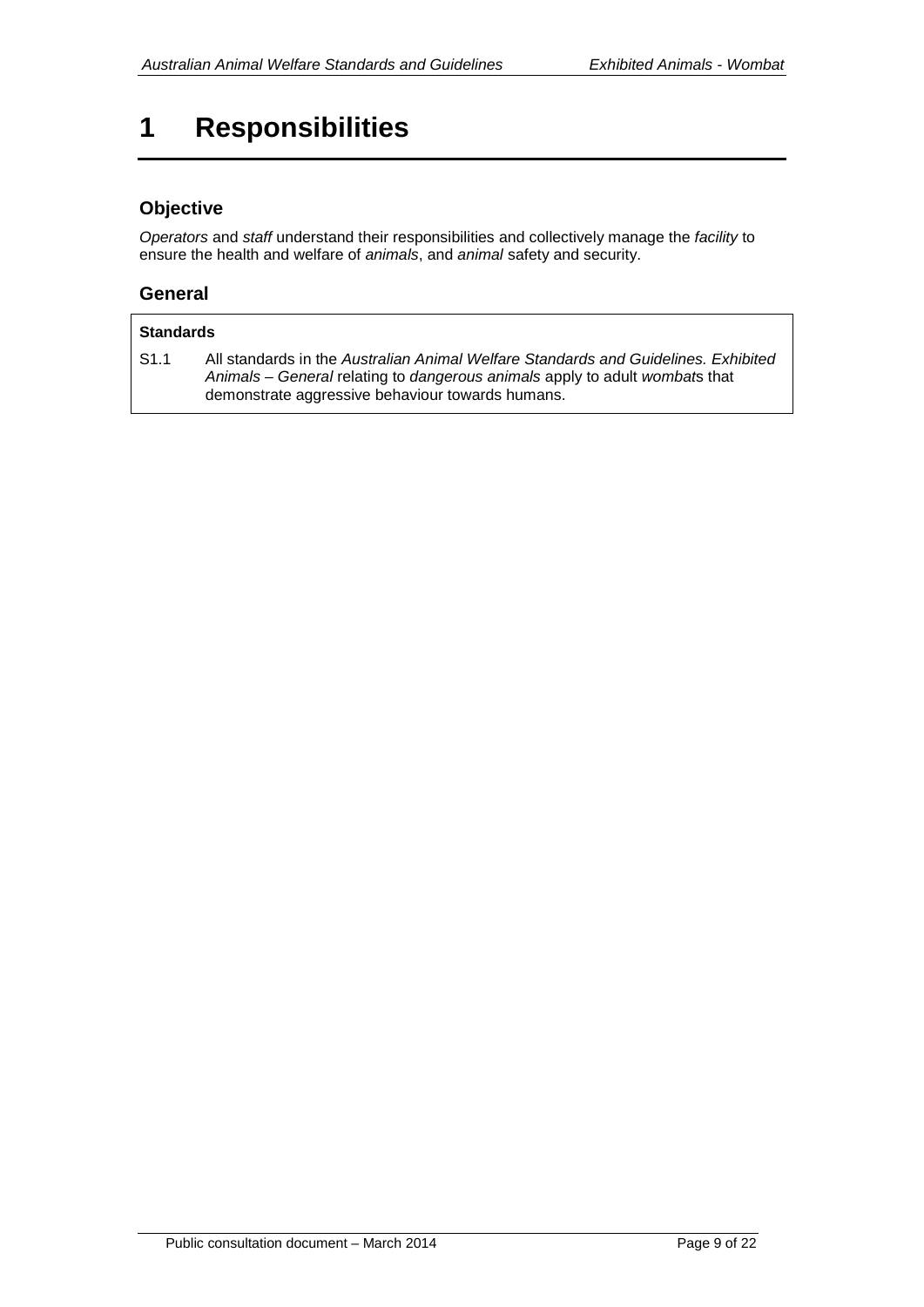# <span id="page-9-0"></span>**2 Security**

# **Objective**

*Animals* are held securely to ensure their welfare and prevent pest establishment. Access by unauthorised persons and escape of *animals* is prevented.

This section has been deliberately left blank.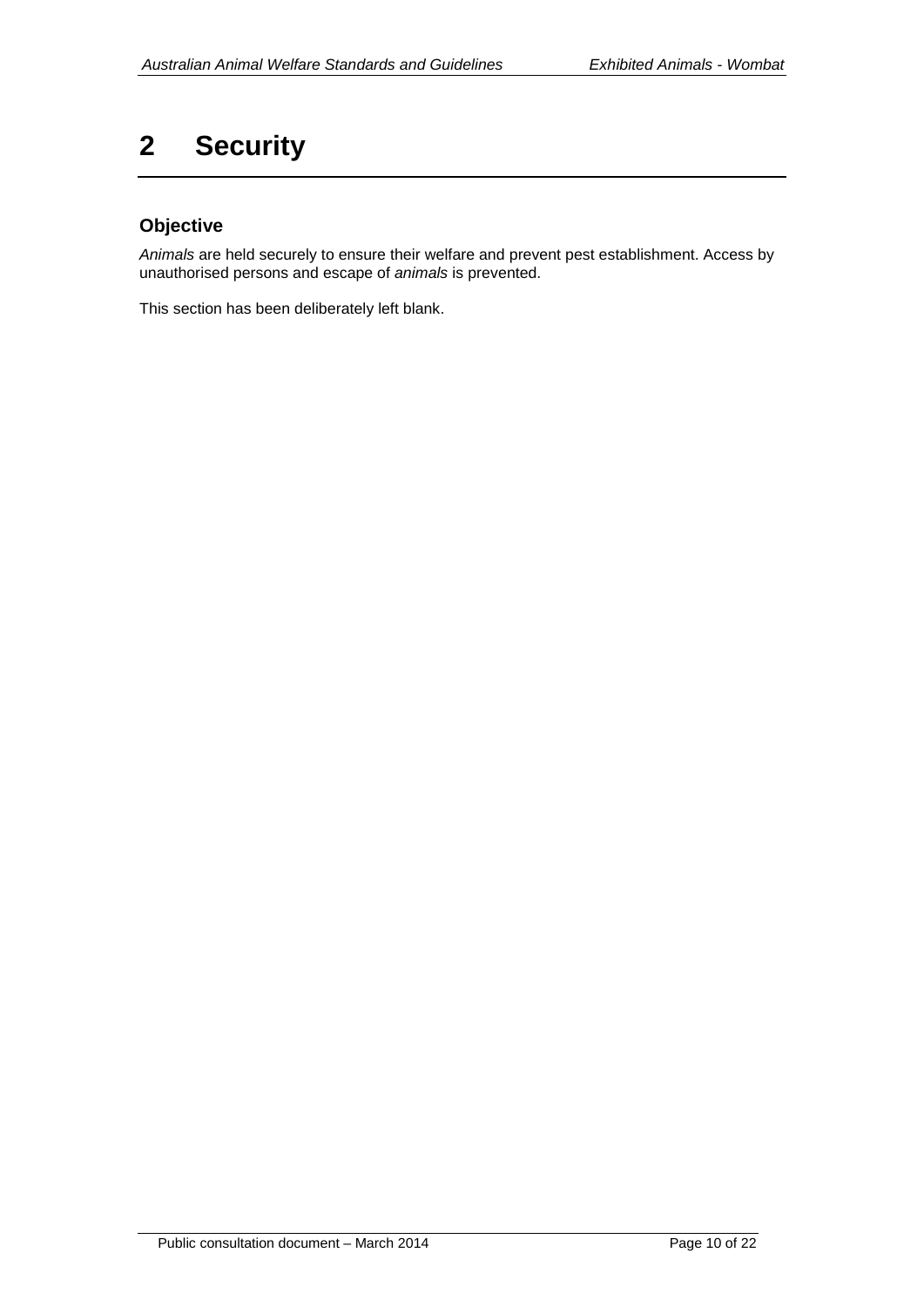# <span id="page-10-0"></span>**3 Enclosures**

### **Objective**

*Enclosures* are designed, constructed and maintained to ensure the welfare, safety and security of *animals*.

#### **General**

| <b>Standards</b> |      |                                                                                                                                      |
|------------------|------|--------------------------------------------------------------------------------------------------------------------------------------|
| S <sub>3.1</sub> |      | The operator must ensure a wombat enclosure barrier:                                                                                 |
|                  | ı.   | prevents the <i>wombat</i> from digging or pushing under the barrier; and                                                            |
|                  |      | ii. is sufficiently robust and suitable in both design and materials to prevent the<br>wombat from escaping through the barrier; and |
|                  | III. | that has a climbable barrier, has a top rail at a height of at least 900 mm which<br>prevents wombats from gaining traction; or      |
|                  |      | iv. has a non-climbable barrier a minimum of 1000 mm high; or                                                                        |
|                  |      | v. is approved by the relevant government authority as providing equal or better<br>containment.                                     |
| S <sub>3.2</sub> |      | <i>Wombats</i> at all times must have access to areas within the <i>enclosure</i> that are below<br>30 degrees C.                    |

#### **Guidelines**

- G3.1 A range of materials and construction methods for *enclosure* barriers can be applied to satisfy the requirements of S3.1, including:
	- i. extending the barrier one metre into the ground or using a barrier on the *enclosure* floor such as heavy gauge wire mesh;
	- ii. using a variety of materials either singly or in combination, such as concrete, sheet metal, glass, cable, steel rods, timber and steel posts; and
	- iii. using *inhangs* and/or gussets as appropriate.
- G3.2 A *wombat enclosure* housing a *dangerous animal* should include an adjoining holding area to ensure appropriate maintenance of the exhibit is not hindered by *keeper* safety concerns associated with entering an *enclosure* containing a *dangerous animal*.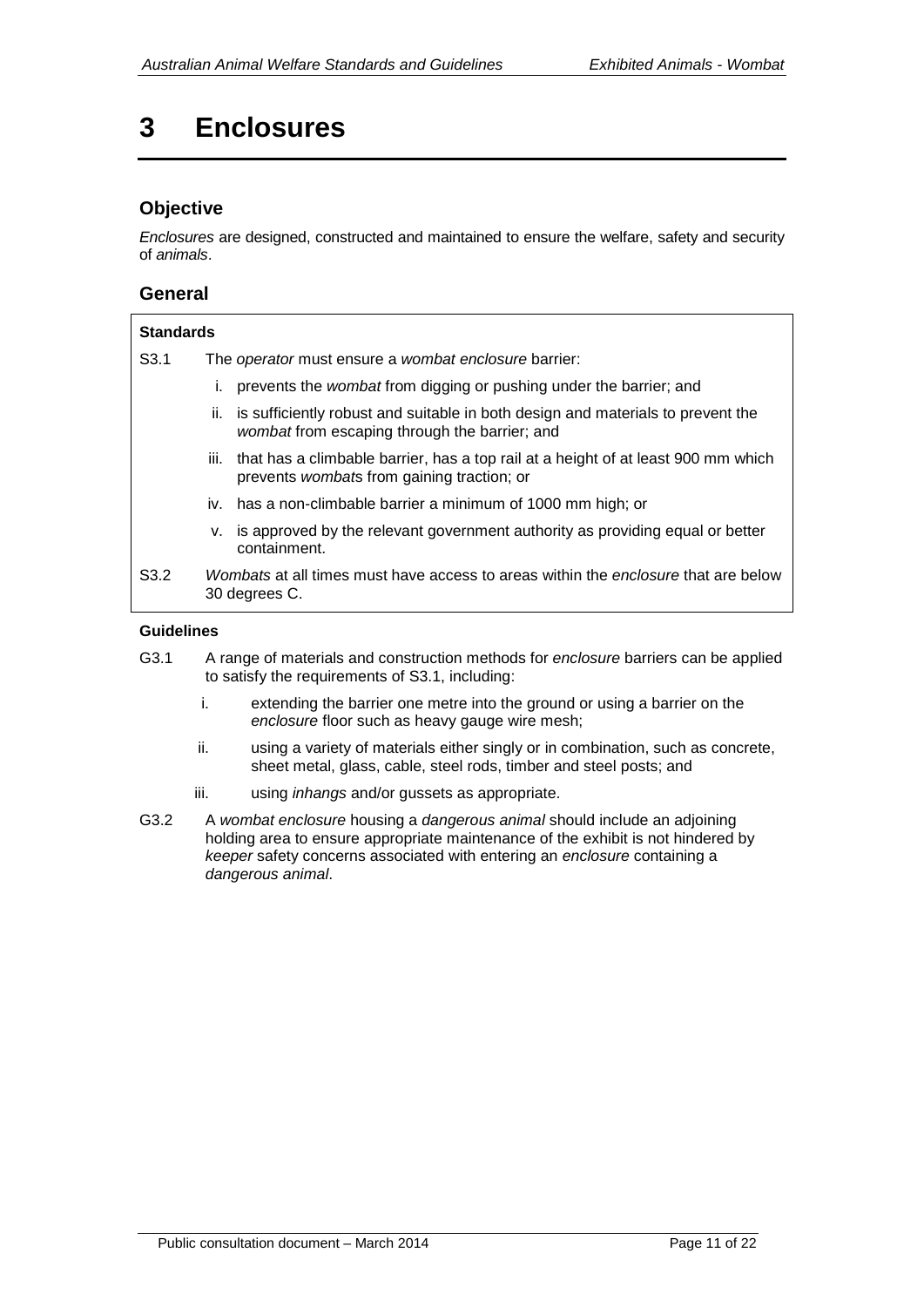#### **Substrate and Drainage**

| <b>Standards</b> |                                                                                                                                                           |  |
|------------------|-----------------------------------------------------------------------------------------------------------------------------------------------------------|--|
| S3.3             | The operator must ensure that each adult wombat has access to substrate to a<br>minimum depth of 500 mm over an area not less than four square metres.    |  |
| S <sub>3.4</sub> | The operator must ensure that for each additional adult wombat the area of<br>substrate with a minimum depth of 500 mm is increased by two square metres. |  |
| S <sub>3.5</sub> | The operator must ensure that <i>substrate</i> deeper than 500 mm must be of a type that<br>does not pose a risk of collapse and burial of the wombat.    |  |

#### **Guidelines**

G3.3 Where *enclosures* include the use of concrete as a *substrate*, close observation of *wombat* behaviour is required to ensure injury does not occur through attempts to dig.

#### **Enclosure Furniture**

#### **Standards**

- S3.6 The *operator* must ensure *wombat*s are provided with shaded retreats at all times and digging opportunities within the *enclosure*.
- S3.7 The *operator* must ensure *enclosure furniture* is positioned in a manner that will not allow a digging *wombat* to cause the *enclosure furniture* to shift in any way that may cause injury to any *animal*.

#### **Guidelines**

- G3.4 A suitable shaded retreat for a *wombat* includes:
	- i. a natural or artificial burrow;
	- ii. a hollow log; and
	- iii. a hide box.
- G3.5 Provision of complex *enclosure furniture* and its frequent rearrangement and/or renewal may reduce the incidence of *stereotypic behaviours.*

#### **Spatial Requirements**

#### **Standards**

| S3.8             | The operator must ensure that a wombat enclosure for up to two adult specimens<br>has a minimum floor area of 45 square metres.  |
|------------------|----------------------------------------------------------------------------------------------------------------------------------|
| S <sub>3.9</sub> | The operator must ensure that for each additional adult wombat the floor area is<br>increased by a minimum of ten square metres. |

#### **Guidelines**

- G3.6 *Common wombats* are naturally solitary and should be closely monitored upon introduction to a conspecific.
- G3.7 *Wombats* housed in mixed-species *enclosures* should be closely monitored for interspecies aggression.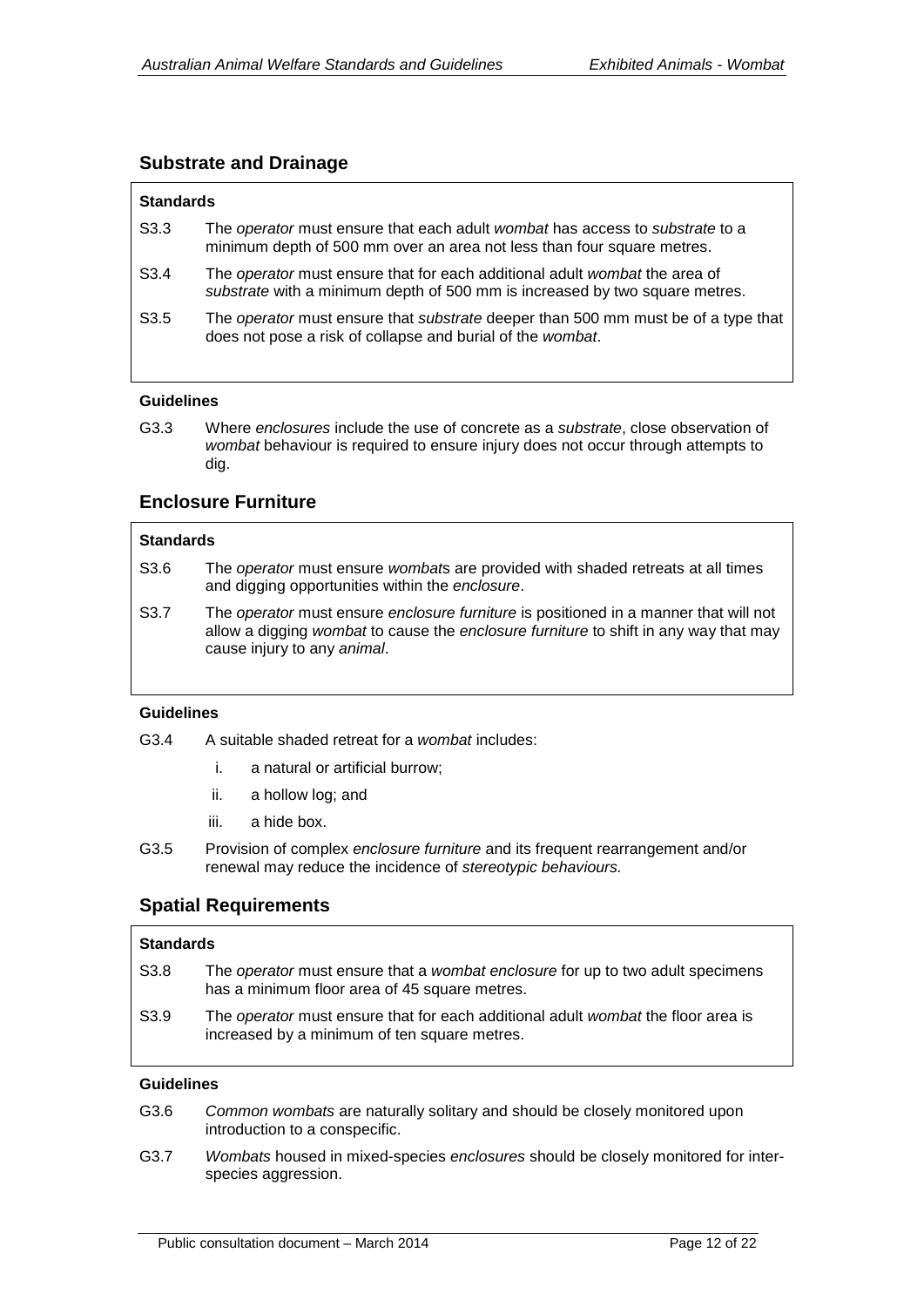G3.8 Ordinarily mature male *common wombats* should not be housed together due to their propensity to be aggressive towards each other.

#### **Short-term Enclosures**

### **Standards**

S3.10 The *operator* must ensure *enclosure*s that provide housing for *wombat*s at night time meet all *enclosure* standards.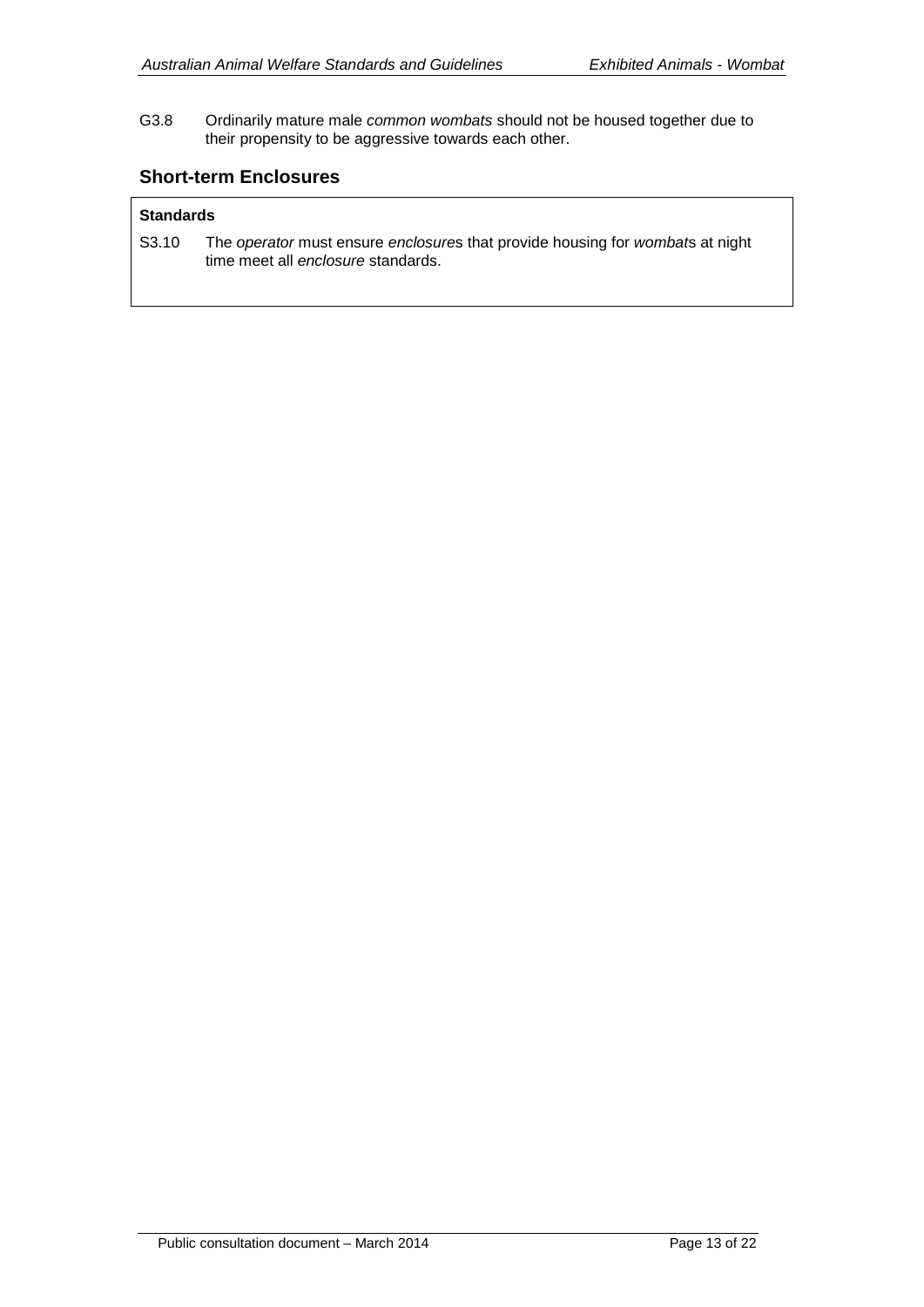# <span id="page-13-0"></span>**4 Dietary and water requirements**

### **Objective**

*Animals* are provided food and water of an appropriate quality and quantity to maximise their health and wellbeing.

#### **Food**

| <b>Standards</b>  |                                                               |  |  |  |  |
|-------------------|---------------------------------------------------------------|--|--|--|--|
| S4.1              | The <i>operator</i> must ensure that <i>wombat</i> diets are: |  |  |  |  |
|                   | i. low in energy and protein; and                             |  |  |  |  |
|                   | high in fibre.<br>ii.                                         |  |  |  |  |
| <b>Guidelines</b> |                                                               |  |  |  |  |
| G4.1              | Wombats should be offered freshly cut grass on a daily basis. |  |  |  |  |

G4.2 Foods which contain high dietary levels of Vitamin D, calcium and phosphorus (dog kibble, rat cubs etc.) increase the possibility of *wombats* developing tissue calcification (sometimes referred to as calcinosis circumscripta) and obesity.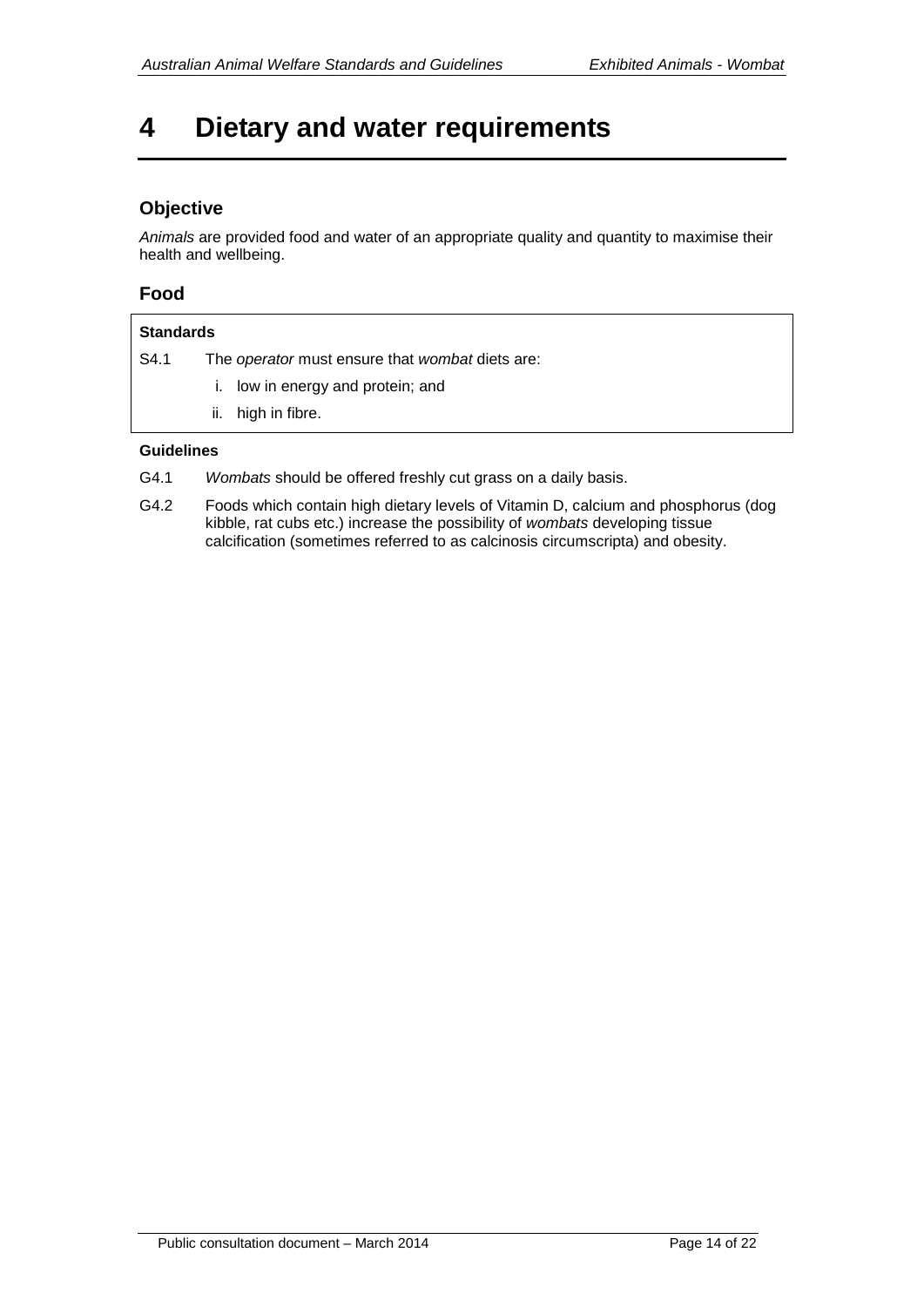# <span id="page-14-0"></span>**5 Health and wellbeing**

### **Objective**

The health and wellbeing of *animals* is maximised, and *disease* and *disease* transmission is prevented.

#### **General**

### **Standards** S5.1 The *operator* must ensure *wombats* are provided with chewable branches, bark or untreated timber. S5.2 The *operator*, unless otherwise advised by a *veterinarian*, must ensure that *wombats* are provided with the opportunity to: i. behaviourally *thermoregulate*;

- ii. withdraw from other *wombats*; and
- iii. withdraw from viewing the public.

#### **Guidelines**

G5.1 Where a *wombat* burrow/den incorporates a glass viewing panel for public viewing alternative resting and thermoregulation opportunities should be provided.

### **Enrichment**

#### **Standards**

S5.3 The *operator* must ensure *wombats* are provided with digging opportunities

#### **Guidelines**

- G5.2 *Enrichment* for *wombats* may be achieved by providing:
	- i. burrowing opportunities;
	- ii. social groupings;
	- iii. dietary variations;
	- iv. buried food caches;
	- v. freshly dug clumps of grass;
	- vi. repositioning and/or replacement of *furniture*;
	- vii. various scents within the *enclosure*;
	- viii. behavioural conditioning; and
	- ix. *interactive programs*.

#### **Quarantine**

#### **Standards**

S5.4 The *operator* must ensure newly acquired *wombats* undergo a minimum 30 day period of quarantine, unless advised otherwise by a *veterinarian*.

#### **Guidelines**

G5.3 *Quarantine* checks should include *veterinary* inspection for sarcoptic mites.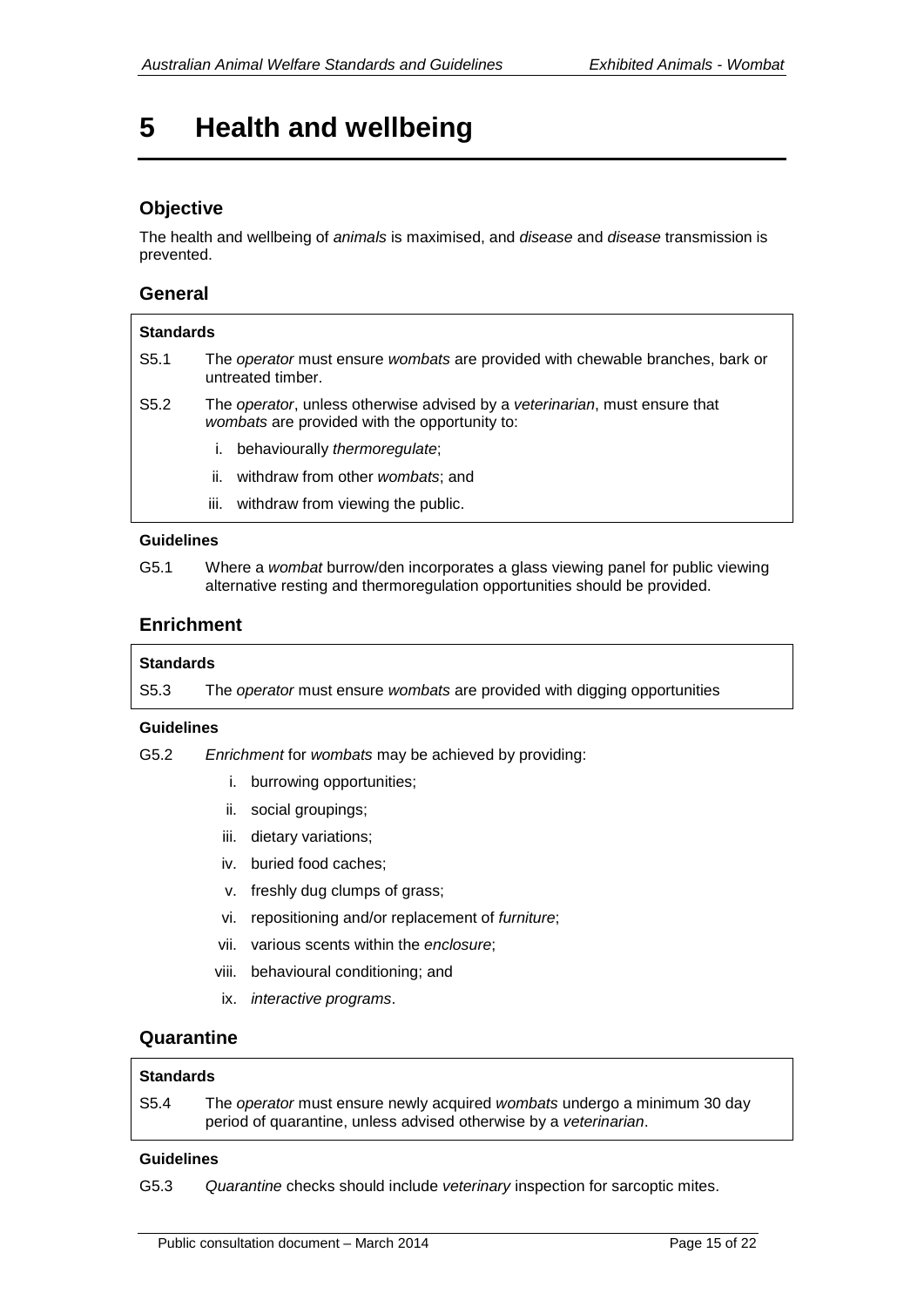# <span id="page-15-0"></span>**6 Reproductive management**

### **Objective**

*Animal* breeding is managed to maintain the genetic integrity, sustainability and/or diversity of the species and to prevent the production of unplanned surplus *animals*.

This section has been deliberately left blank.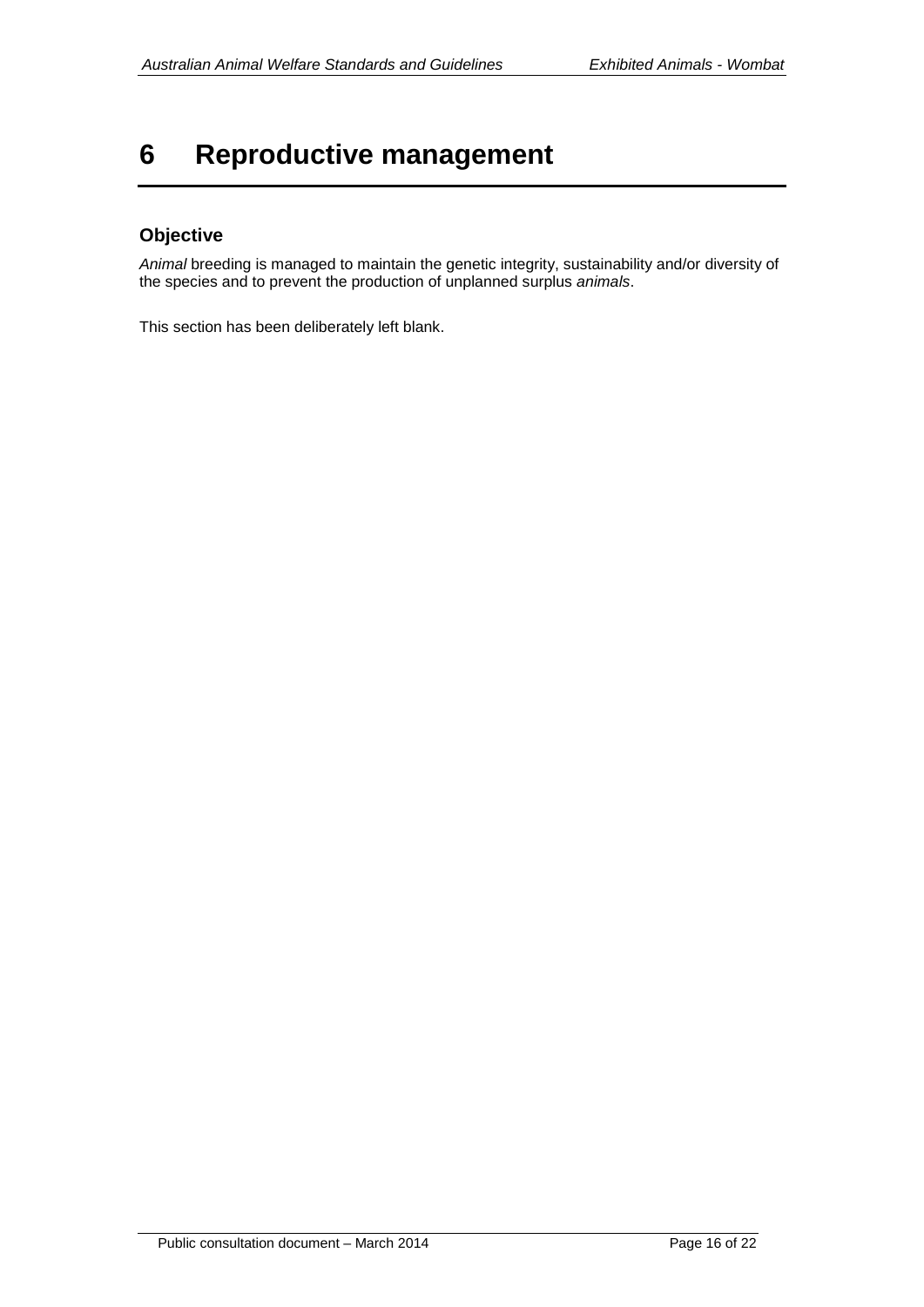# <span id="page-16-0"></span>**7 Euthanasia**

# **Objective**

If an *animal* is to be killed, it is done humanely.

#### **Guidelines**

G7.1 An acceptable method of *euthanasia* for *wombats* is barbiturate overdose.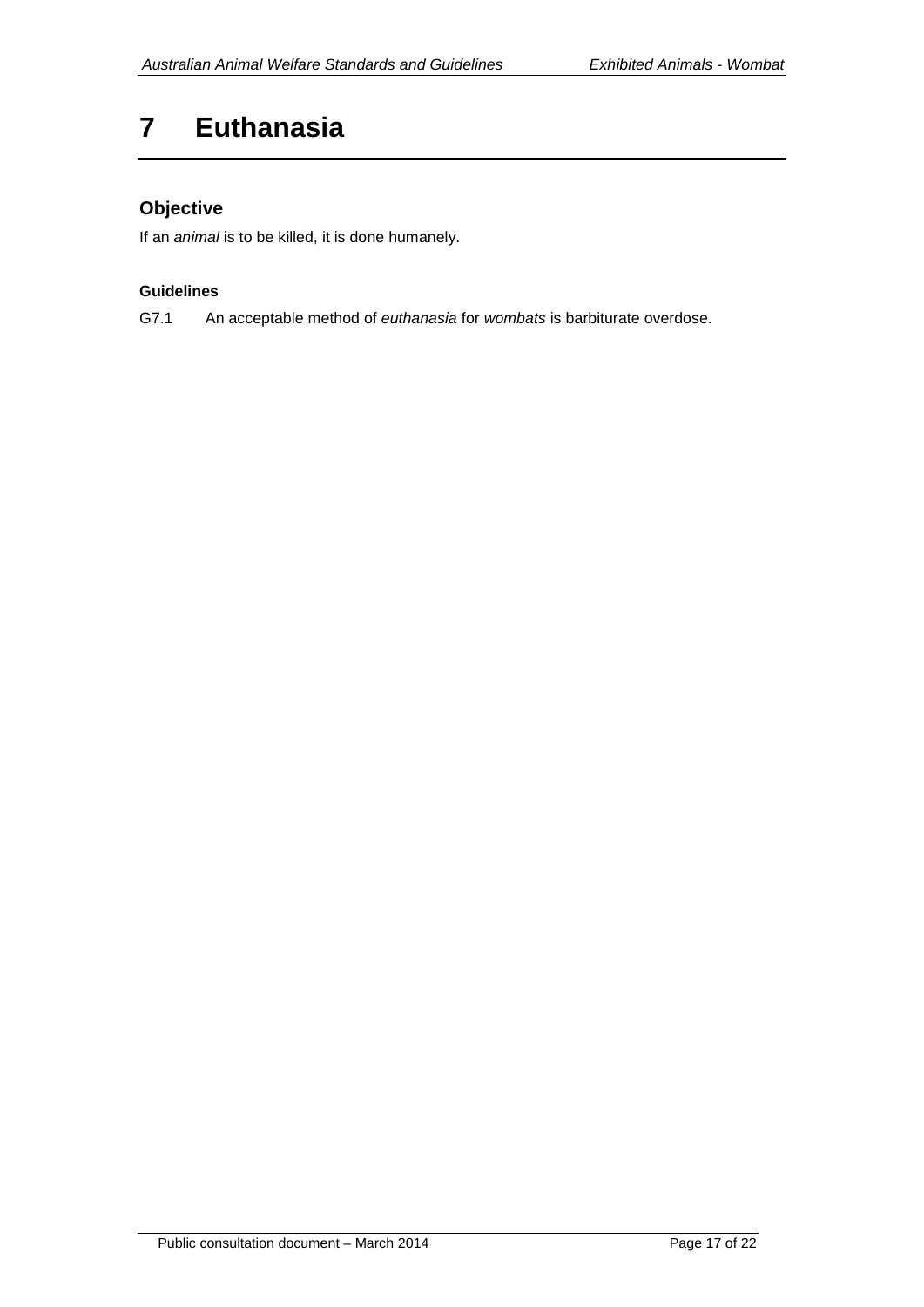# <span id="page-17-0"></span>**8 Capture and restraint**

### **Objective**

*Animals* are captured and *restrained* in a manner that ensures *animal* safety and minimises negative impacts on the *animal*.

#### **Guidelines**

- G8.1 Acceptable methods of *wombat* capture and *restraint* include:
	- i. manual *restraint*
	- ii. capture bags and nets; and
	- iii. hand injection, pole syringe or dart administration of an appropriate sedative or anaesthetic agent by or under the direction of a *veterinarian*.
- G8.2 Manual *restraint* usually involves approaching the *wombat* from behind and quickly lifting it off the ground by encircling the arms around the *animal's* body immediately behind its forelegs.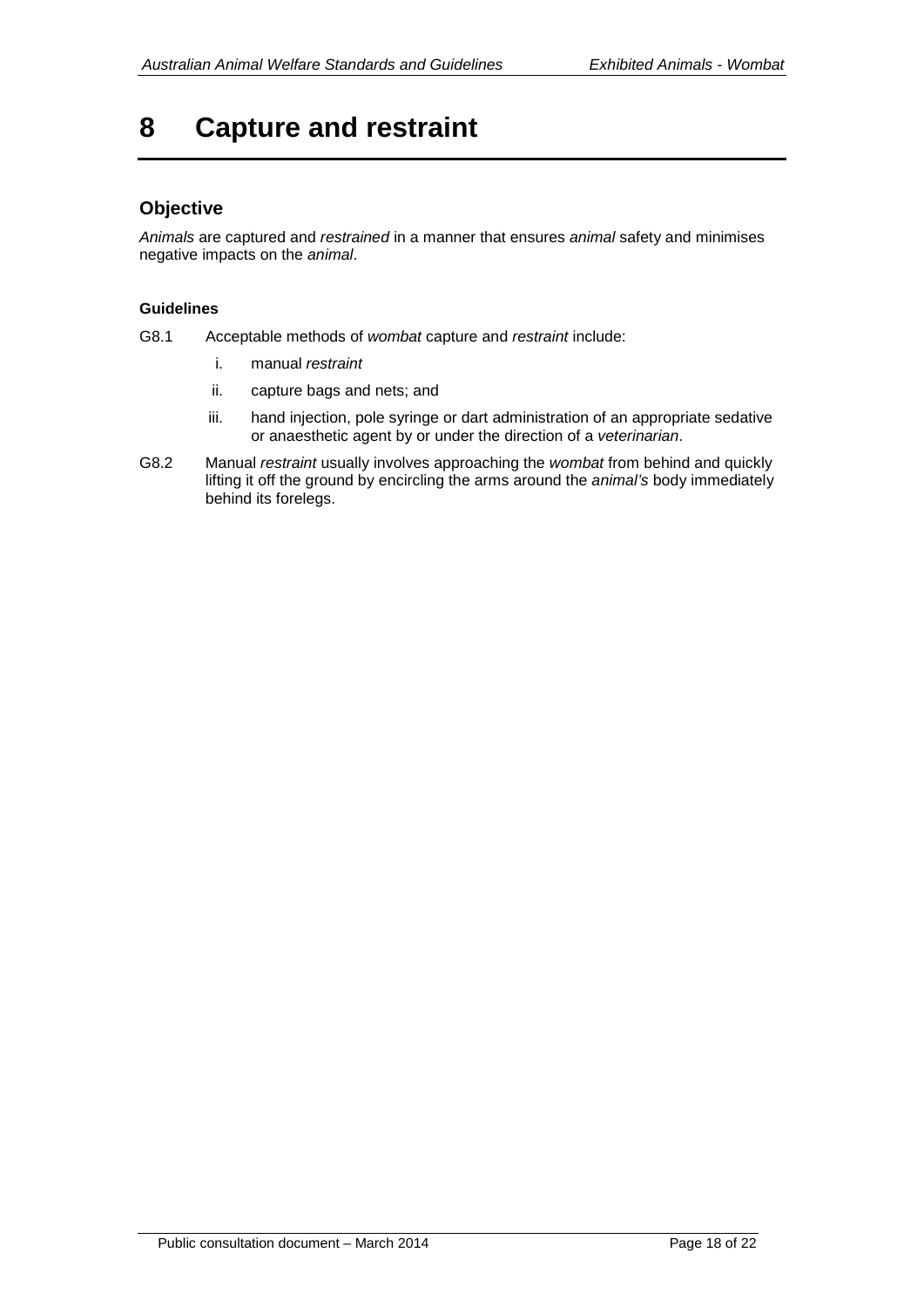# <span id="page-18-0"></span>**9 Training**

# **Objective**

*Animal training* is humane and beneficial to the a*nimal's* health, safety, behavioural and management needs.

This section has been deliberately left blank.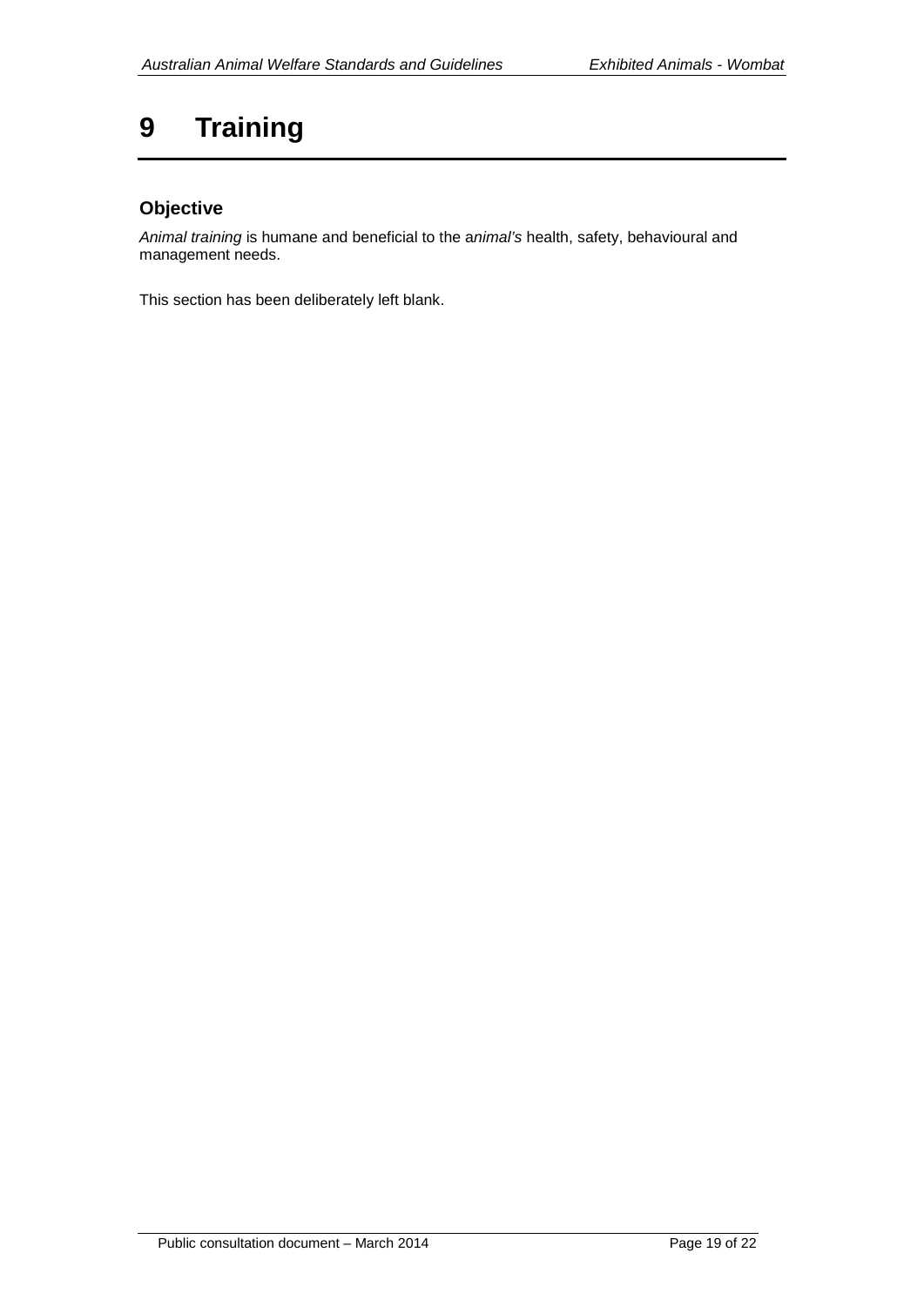# <span id="page-19-0"></span>**10 Interactive programs**

### **Objective**

*Animal* welfare, safety and security are maintained during *interactive programs* so that people have a positive experience and have an enhanced appreciation of *animals*.

This section has been deliberately left blank.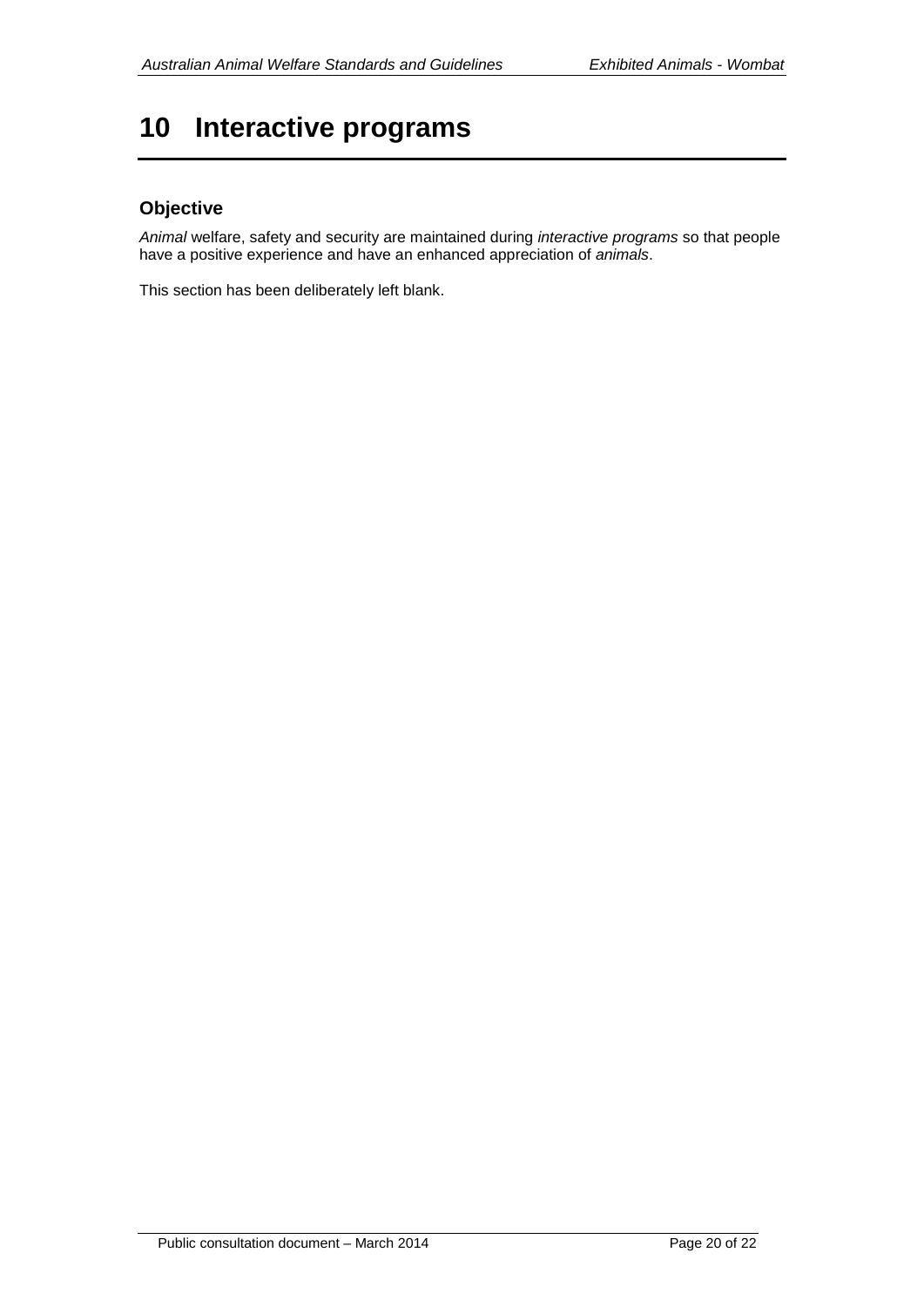# <span id="page-20-0"></span>**11 Transportation**

### **Objective**

Animal welfare, safety and security are maintained during transport.

| <b>Standards</b>  |                                                                                                                                                                                                                                                                           |  |
|-------------------|---------------------------------------------------------------------------------------------------------------------------------------------------------------------------------------------------------------------------------------------------------------------------|--|
| S <sub>11.1</sub> | The <i>operator</i> sending a <i>wombat</i> must ensure the <i>wombat</i> is transported in a solid,<br>secure container measuring at least 10% longer than the length of the animal and<br>with sufficient width that enables the wombat to lie comfortably on its side. |  |
| S <sub>11.2</sub> | The operator sending a wombat must ensure each adult wombat is transported<br>individually. Wombats carrying pre-emerged pouch young are exempt.                                                                                                                          |  |
|                   |                                                                                                                                                                                                                                                                           |  |

#### **Guidelines**

- G11.1 Containers used to *transport wombat*s for more than two (2) hours should have leak-proof drop trays fitted at the base.
- G11.2 *Wombats* should be maintained within a range of 5º C to 25º C during *transport*.

G11.3 Young at foot should never be *transported* in the same box as their mother.

**Note** Additional *transport* requirements apply to *wombats* being *transported* internationally: (2008) Conditions for the Overseas Transfer of *wombats* (Effective from March 2008). Australian Government Department of the Environment, Water, Heritage and the Arts, Canberra. < http://www.environment.gov.au/biodiversity/ trade-use/publications/exportconditions/pubs/*wombat*-export-conditions.pdf >